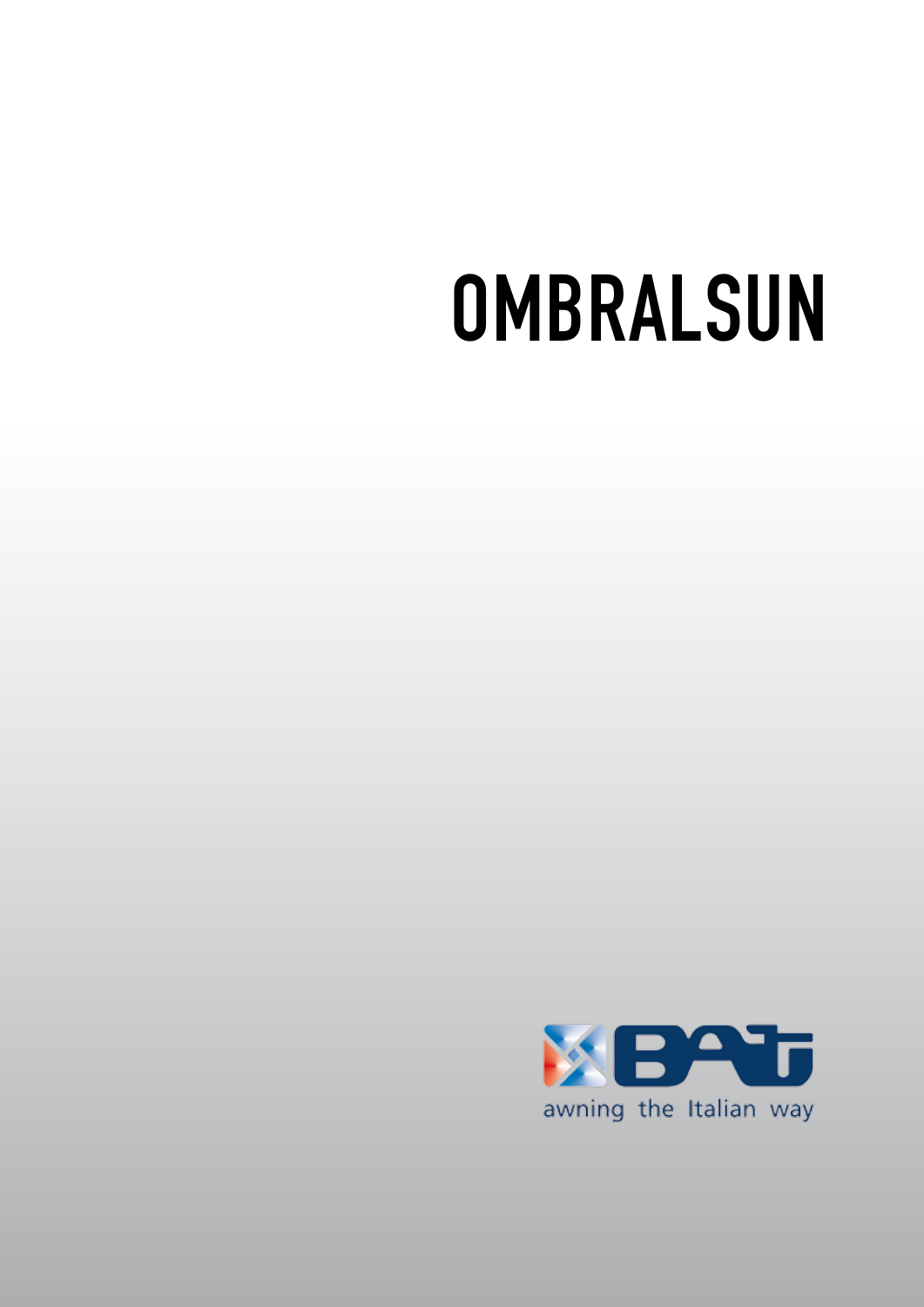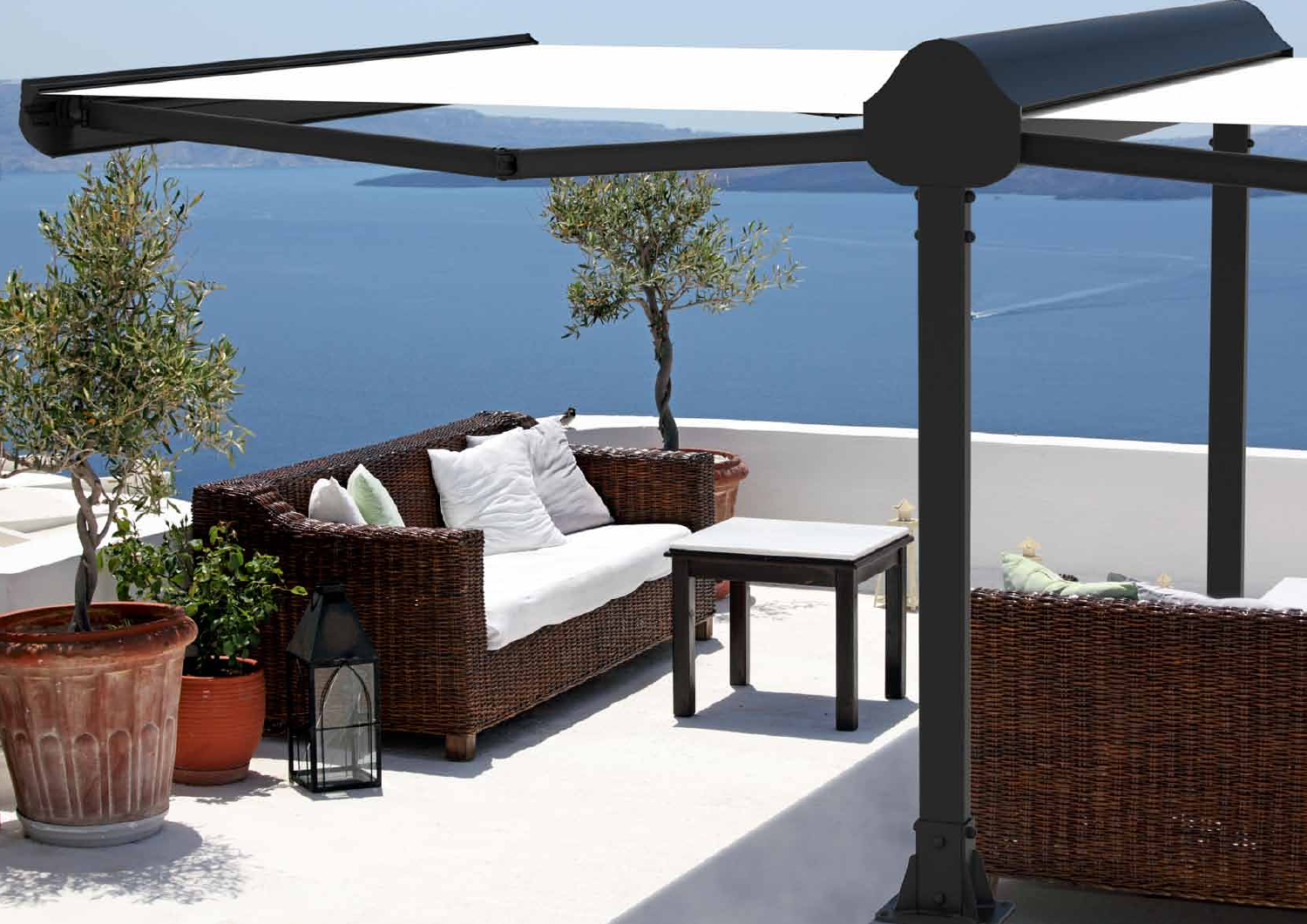## OMBRALSUN

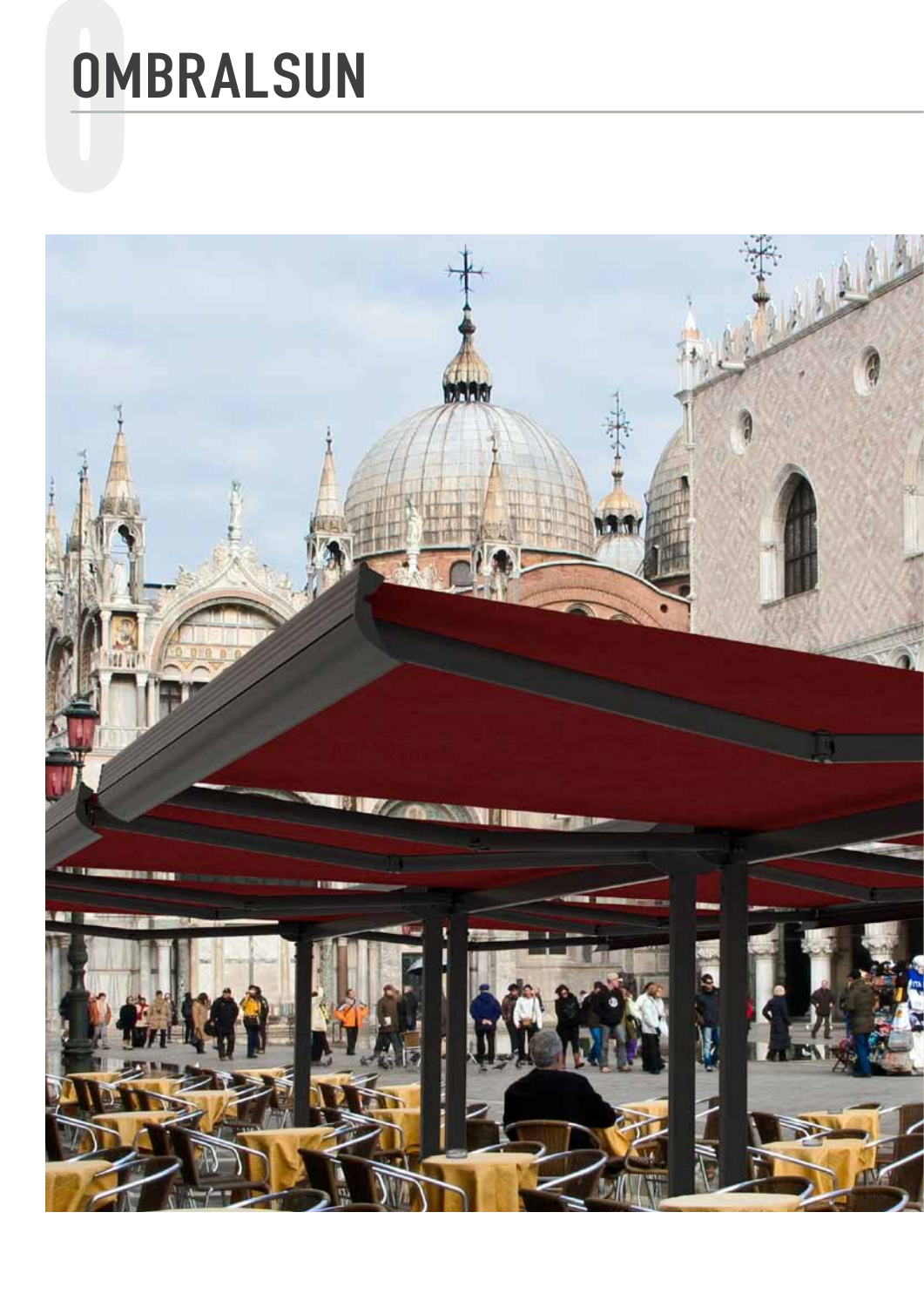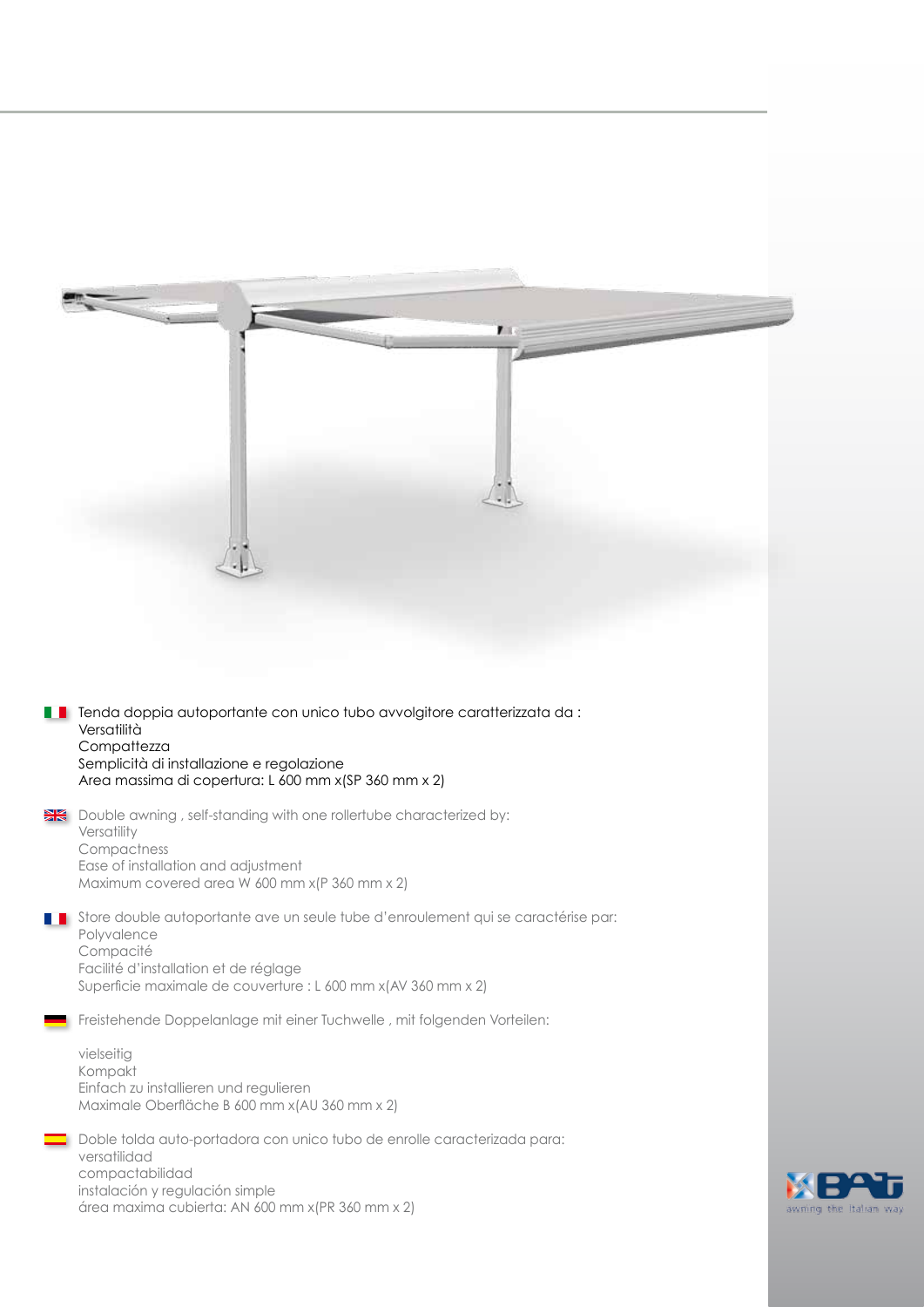## SCHEDA TECNICA

### technical sheet



Minimum awning encumbrances - 1 pair arms Encombrents minimum du store fini - 1 pair bras Mindestabmessungen der Markise -1 Paar Gelenkarme Tamaño minimo del toldo - 1 pareja de brazos

| Sporgenza<br>Projection<br>Avancée<br>Ausladung<br>Salida | Larghezza min.<br>Min. Width<br>Largeur min.<br>Breite min.<br>Línea mín. |
|-----------------------------------------------------------|---------------------------------------------------------------------------|
| 160                                                       | 169                                                                       |
| 210                                                       | 219                                                                       |
| 260                                                       | 303                                                                       |
| 310                                                       | 345                                                                       |
| 360                                                       |                                                                           |





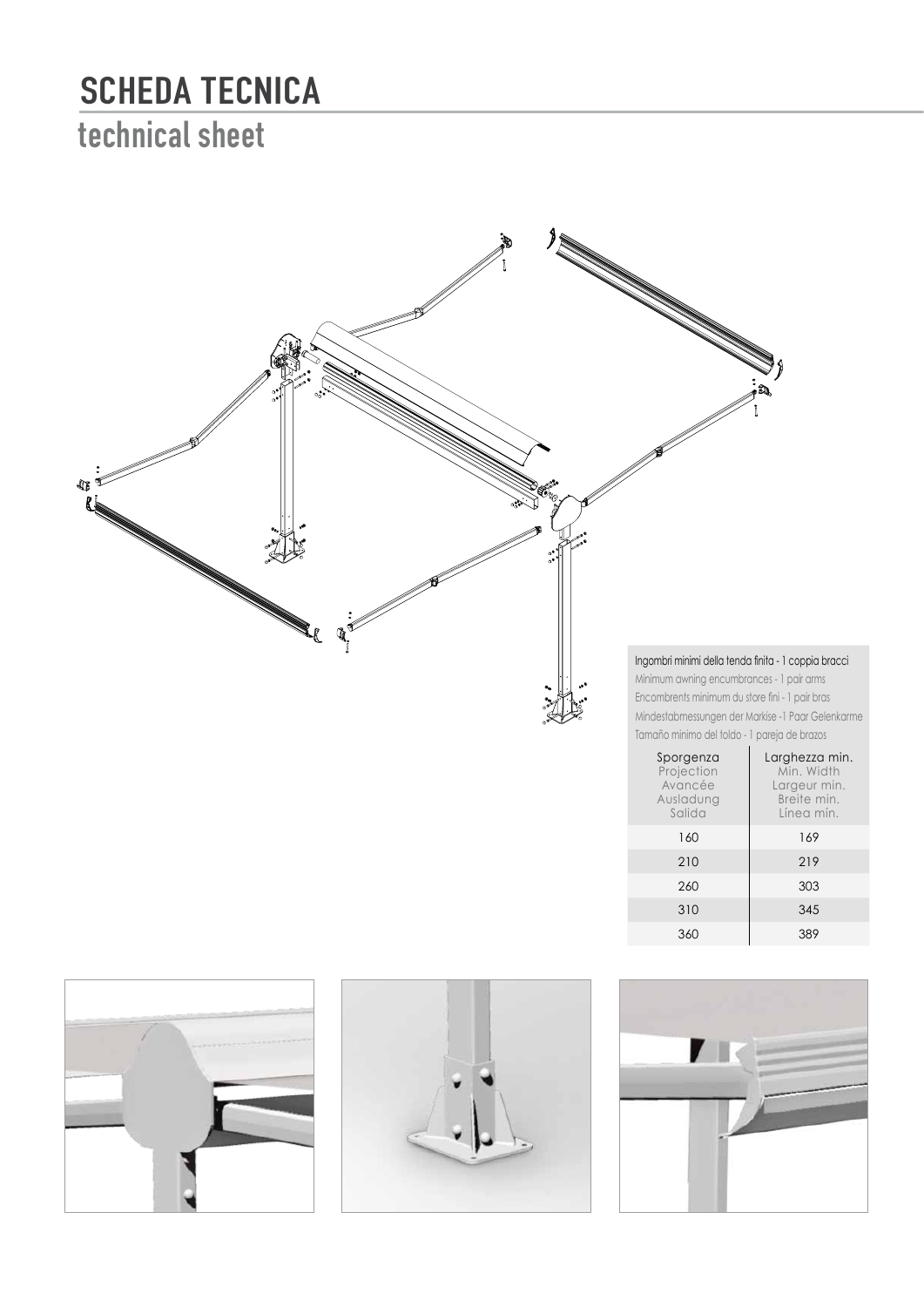



Diagramma di copertura - Covering diagram





Tutte le misure dei montaggi sono espresse in mm \ All the sizes are in mm \ Tout dimension en mm \ Alle Massen in den Montagenschemen verstehen sich in mm \ Todas las dimensiones están en mm accesorios



Sezione Section

 $\circ$  $\circ$ 

Vista laterale Lateral view